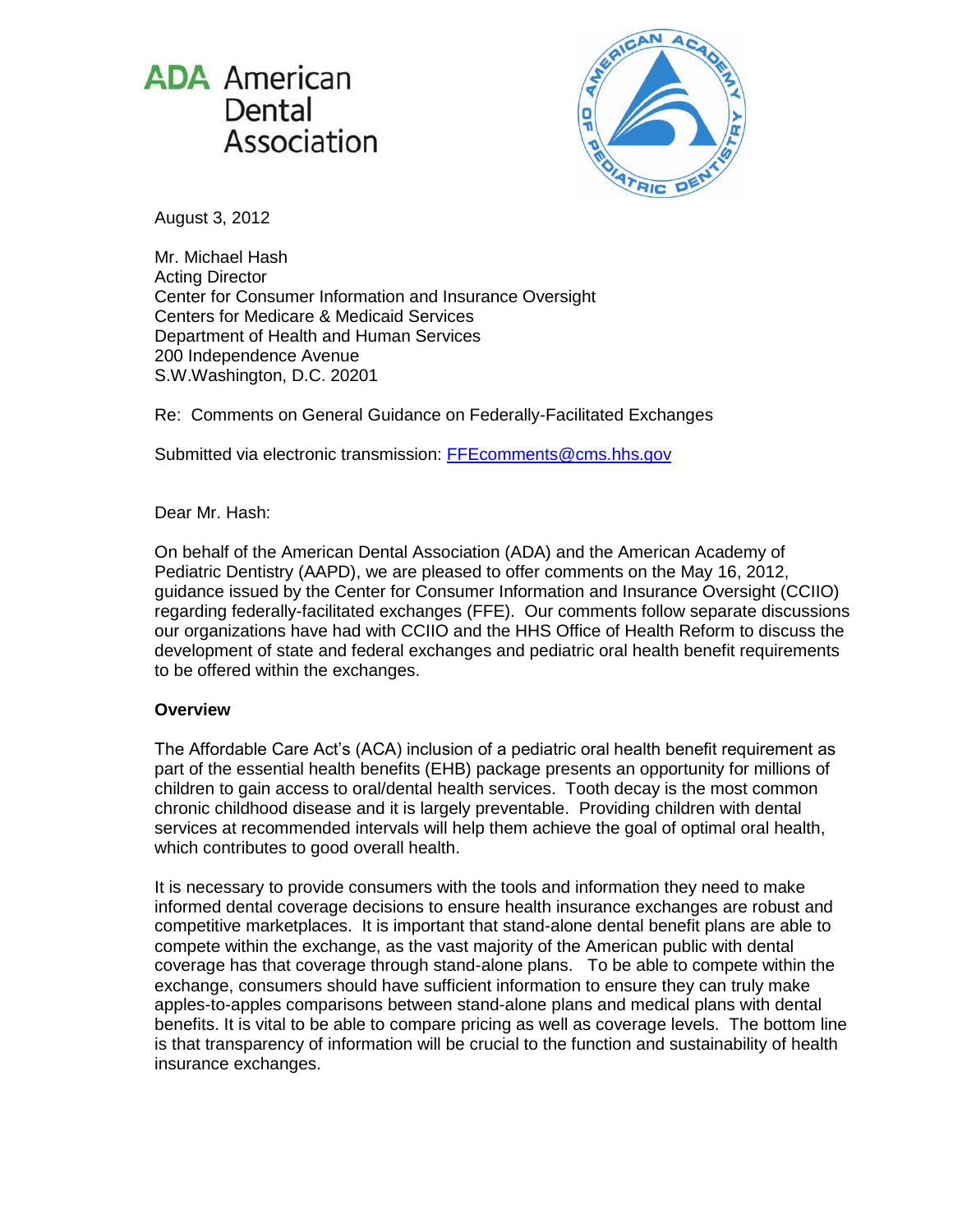August 3, 2012 Page 2

Ensuring that the pediatric dental/oral health benefit is comprehensive and meets the law's intention of providing children adequate access to oral health services is extremely important to the ADA and AAPD. Dental providers want to ensure that the benchmarks set for health plans offered within the exchange provide an appropriate level of preventive and restorative benefits needed to maintain a child's oral health, and when they do not, that supplemental coverage is available. Patients must have access to supplemental coverage if a benchmark's coverage is limited.

#### **Plan Management in a Federally-Facilitated Exchange**

In implementing FFEs, HHS will rely on existing state reviews of benefit plans. However, given the complexity of implementing this arrangement, we strongly urge the agency to adopt a more specific network adequacy standard for qualified health plans (QHPs) offering the pediatric oral health benefit. We believe the standard should require QHPs to include general and pediatric dentists as well as those dentists with expertise treating children who may have complex needs, including but not limited to children with physical or cognitive limitations. The network should make allowances for dental emergencies and situations where an out-of-network provider may be the only available provider, without additional financial burden on the patient or the dentist. Lastly, we believe the FFE should closely review plan service areas to ensure the target population is able to access dental services as intended. We recommend that HHS work with state regulators to consult with dental benefit plan providers, dentists and the Medicaid and CHIP programs to examine the standards that are currently used by these providers to establish the additional time needed to access a specialist.

## **Accreditation and Quality Reporting**

Our organizations applaud efforts by HHS to implement quality improvement strategy requirements for QHP issuers and requiring insurers to publicly report data. The guidance proposes using the National Committee for Quality Assurance (NCQA) and the Utilization Review Accreditation Committee (URAC) as the two entities that will perform the accreditation reviews. The ADA and APPD recommend that CMS require any designated accrediting entity to use specific clinical quality measures developed by the Dental Quality Alliance (DQA), a voluntary consensus organization requested by the Centers for Medicare and Medicaid Services, with broad representation that is currently engaged in developing quality measures for accrediting dental plans.

#### **Eligibility for Insurance Affordability Programs and Enrollment in the Individual Market**

The Guidance on Federally-Facilitated Exchanges describes two eligibility determination processes, as outlined in 45 CFR 155.302, which will be used to determine individuals' eligibility for Medicaid or Children's Health Insurance Plans. The ADA and AAPD do not favor one eligibility determination process over the other; however, we urge HHS to ensure that consumers experience a seamless eligibility determination process regardless of which is utilized. The initial eligibility assessment should be a "one stop shop", allowing officials to determine Medicaid, CHIP, or purchasing assistance eligibility.